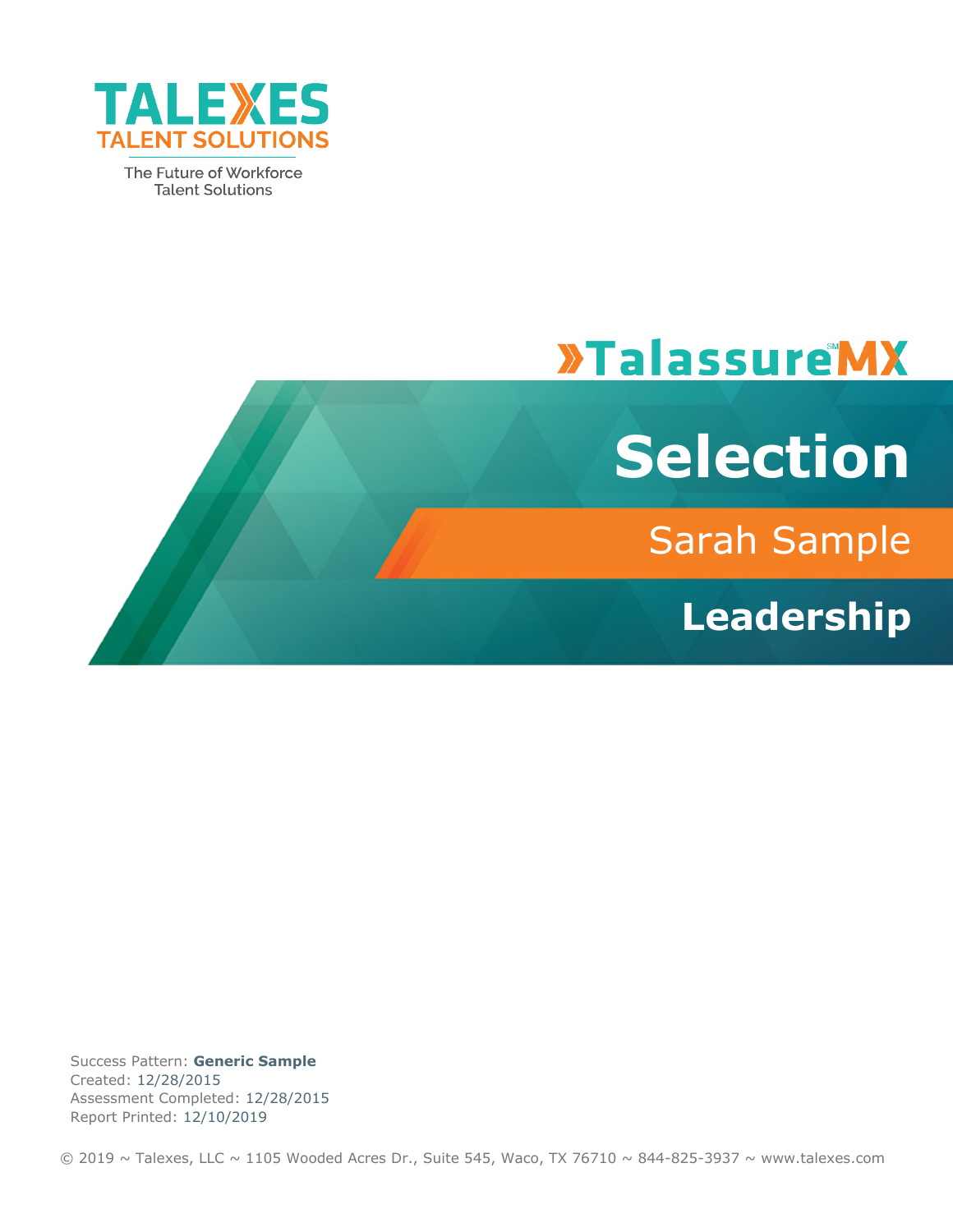## **Selection Report - Sarah Sample**

This report provides information which reflects the responses provided by Ms. Sample when completing the assessment. This information will be valuable when considering Sarah for the position by demonstrating how well she fits the job. This is accomplished by comparing her results to a Success Pattern, which defines the requirements of the position by identifying the characteristics that will yield success in the position.

The Job Match provided below is a percentage of her alignment with the Success Pattern. The rest of the report will guide you through the process with information about Sarah as a person and her behaviors in relationship to the position.

## **Job Match to Generic Sample**

Following is the display of the Job Match percentage to the Success Pattern of Generic Sample. The match is calculated by comparing the scores of Ms. Sample to the Success Pattern created for this position.

A minimum job match percentage, as displayed by the green area of the gauge below, was selected by your organization to ensure Ms. Sample is a highly compatible candidate for this job.



The Distortion score shows how candid the individual was while taking this assessment. The range for this scale is 1 to 9, with higher scores suggesting greater candor.

Assessment results should only be a part of the information used in the placement process. For more details, please refer to the Talassure User's Guide.

Please see the last page of the report for possible Areas of Concern.



**»TalassureMX**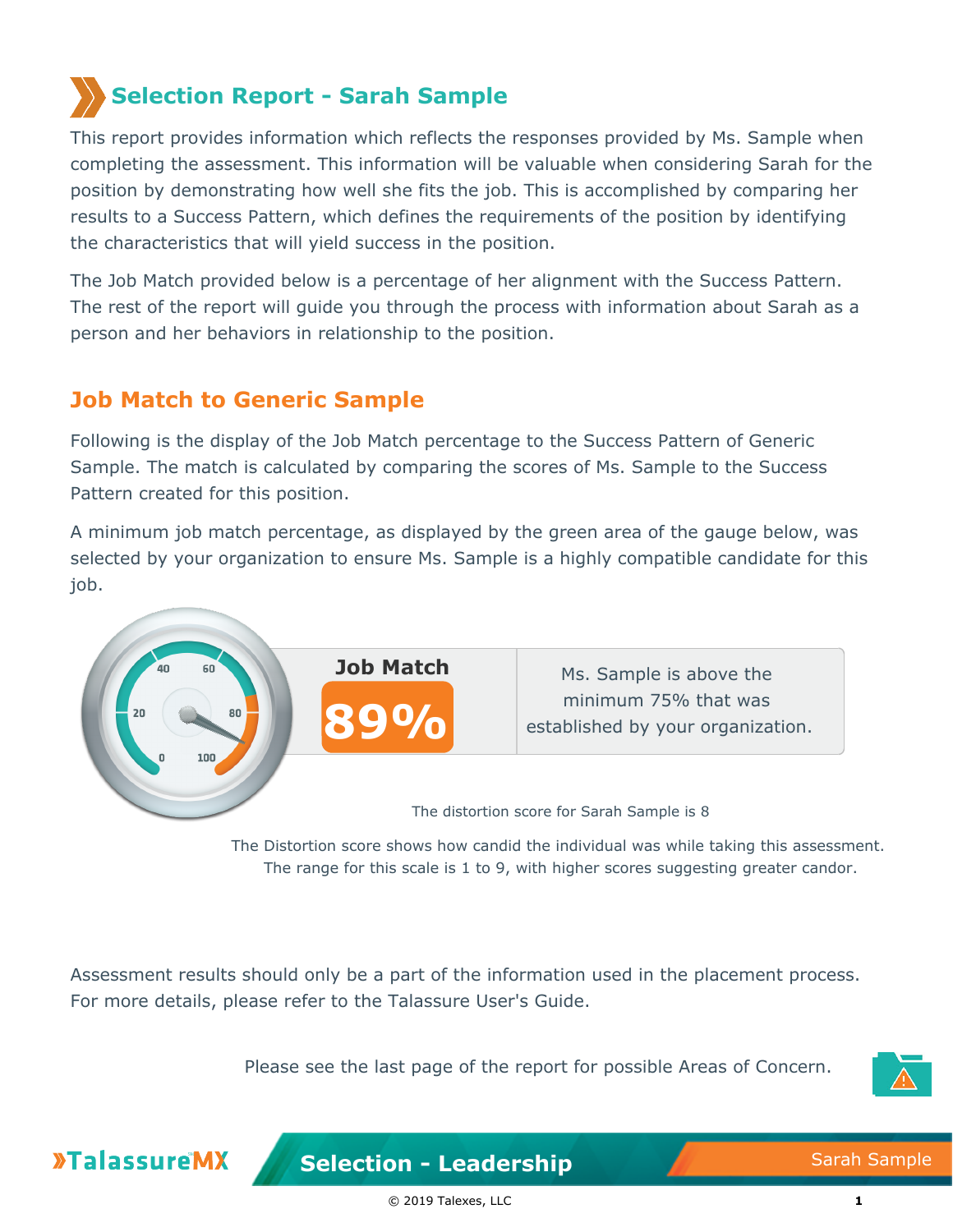## **Talent Summary**

Ms. Sample earned an average score on the Reasoning scale. She should have the capacity to learn and apply most new information with little difficulty. If particularly complex training is required, she may need some extra guidance.

Ms. Sample is interested primarily in the Technical, Sales/Business, and Financial themes. She is interested in intellectual pursuits, such as science and research, and she probably searches for well-researched ways to improve her sales and persuasion techniques. Furthermore, she understands and appreciates the need for effectively managing information flow and following best practices.



Ms. Sample generally complies with policies, and she readily accepts supervision, but she may deviate from established protocols if she thinks they are getting in her way. She does not approach every task or project as a contest which must be won. She devotes some effort to fostering good relations across departments, and she keeps up with issues of common concern.

Ms. Sample can switch from task to task with little downtime in-between. She is vigilant and on-guard with unfamiliar people, and often questions the need for change. She is comfortable adopting the role of a leader, even during challenging situations.

## **Talent Details**

For an in depth picture of Ms. Sample the following page provides detailed information regarding her results. Scores are illustrated on the scale from 1 to 9. High scores do not imply a better score. What is most important is how the scores compare to the Success Pattern. The Success Pattern consists of Thinking and Personality scales. The Interest scales are provided to give insight on what motivates Sarah.

**»TalassureMX**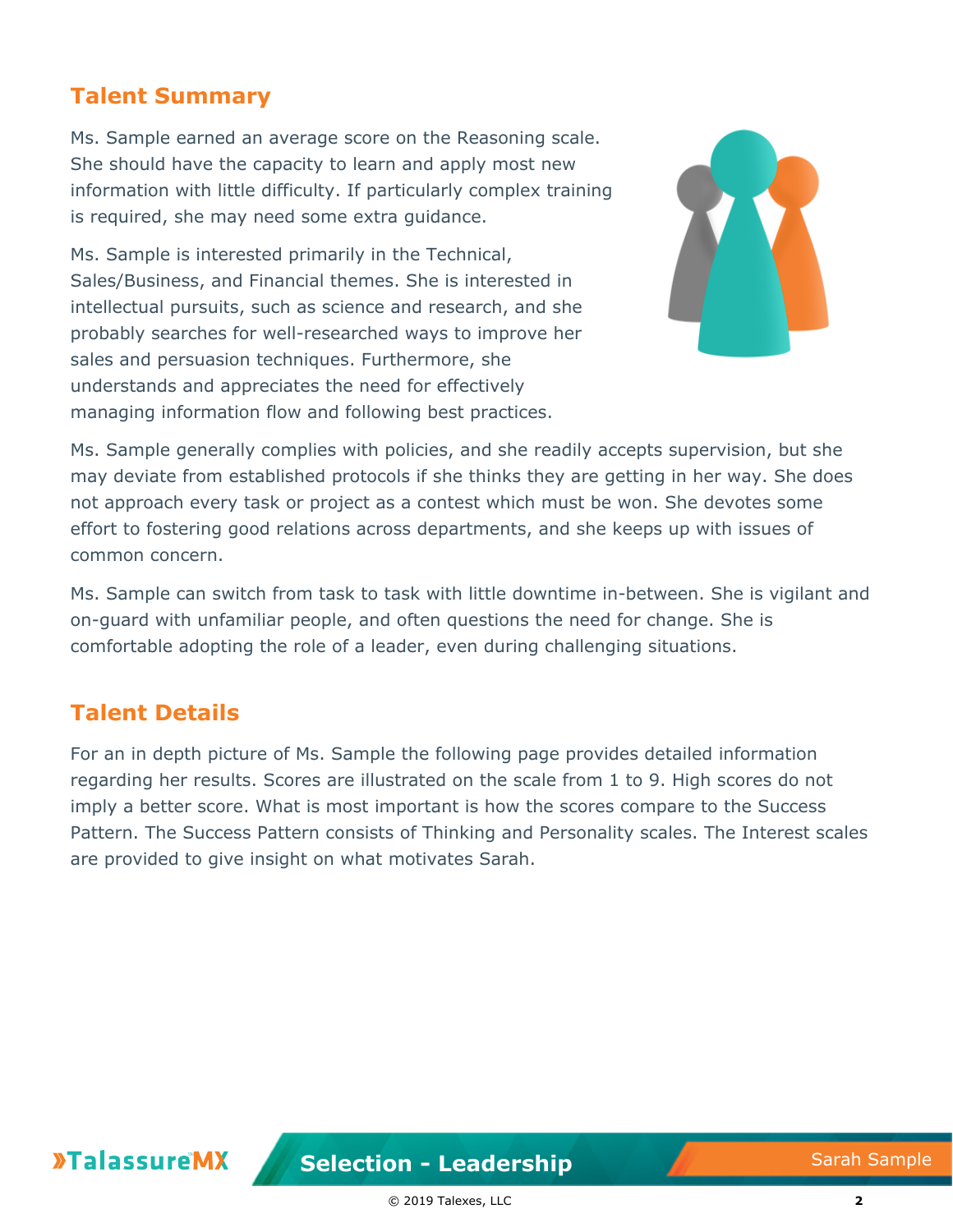## **Success Pattern - Generic Sample**

The Success Pattern is the darker shaded area on the scale. The scores for Ms. Sample are shown in white.







There is a total of six Occupational Interests. They are Creative, Financial, Mechanical, People Service, Sales / Business, Technical. The top three Interests are displayed for Sarah.

**»TalassureMX** 

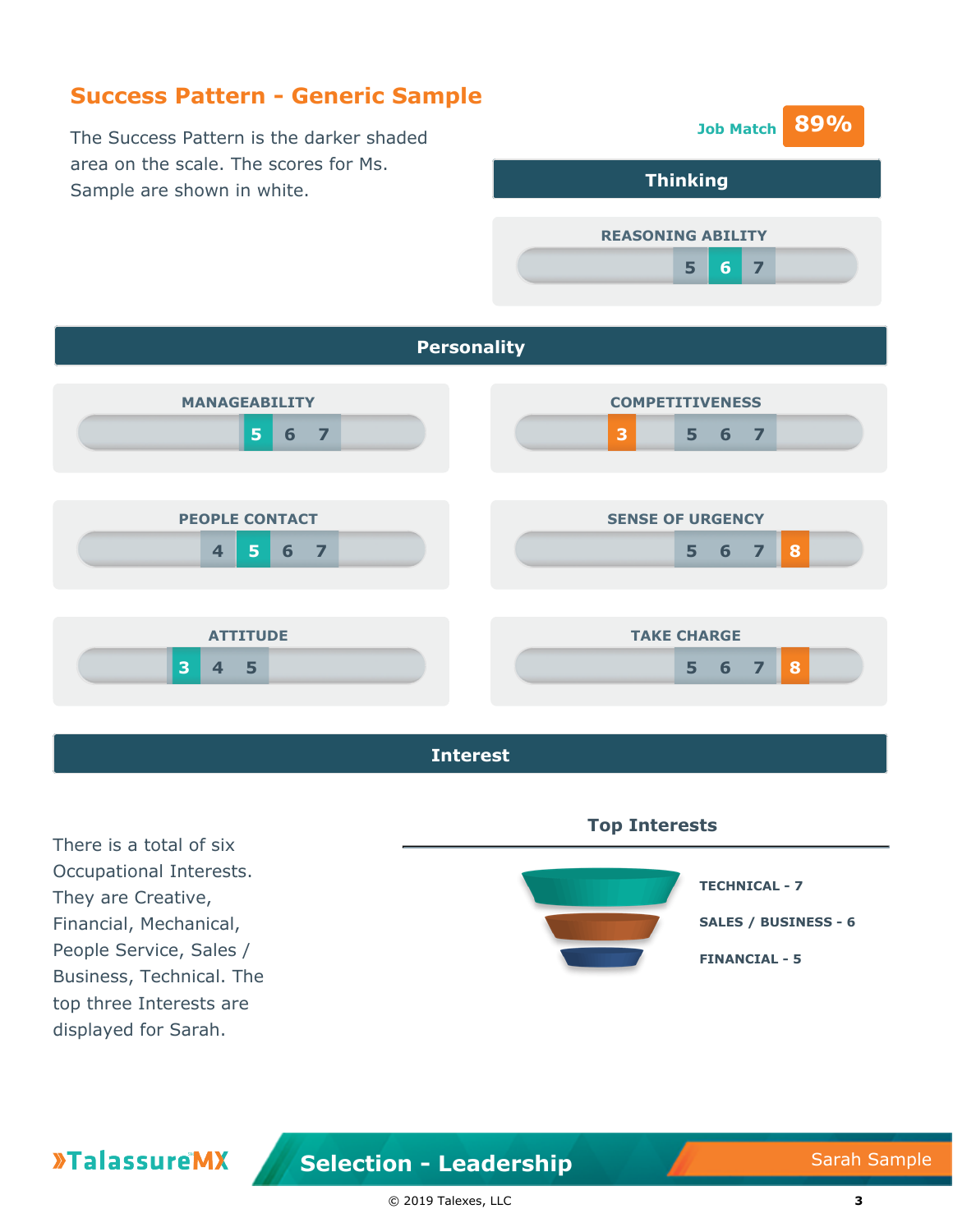## **Leadership Profile**

This section is provided to provide insight about Sarah in a leadership role. You'll find a description of her approach to leadership based on her score. Also provided is more in-depth information addressing areas of importance like vision, charisma, and productivity.



LEADERSHIP Level of ability, acumen, and effectiveness exhibited in the productivity, motivational, and management aspects of directing others.

Ms. Sample exhibits leadership traits similar to the majority of people in management-level positions. She welcomes the opportunity to work with others, but she does not hesitate to direct the activities of the group when necessary. Being adaptable and able to switch roles as the situation dictates, Ms. Sample has the traits required to be an effective leader in most circumstances.

#### **Leadership Behaviors**

- Ms. Sample is able to motivate her team to diligently work on projects. She will not be reluctant to take a strong position in the face of productivity problems, and she can typically lead her staff effectively. Acutely aware of the team's objectives and deadlines, she has the intensity and drive to push her people to produce results.
- Sarah has traits that allow her to effectively influence others to perform at their best. She is not afraid to address issues directly and be forceful in persuading others. Having a high level of assertiveness and sociability allows her to be amiable, but firm, when interacting with others.
- **Sarah may require assistance developing and focusing on a vision that is appropriate for** her situation. While able to understand and apply most work-specific knowledge, she may have problems synthesizing it into effective, driving principles. Sarah may well benefit from training focused on developing and articulating an organizational vision.

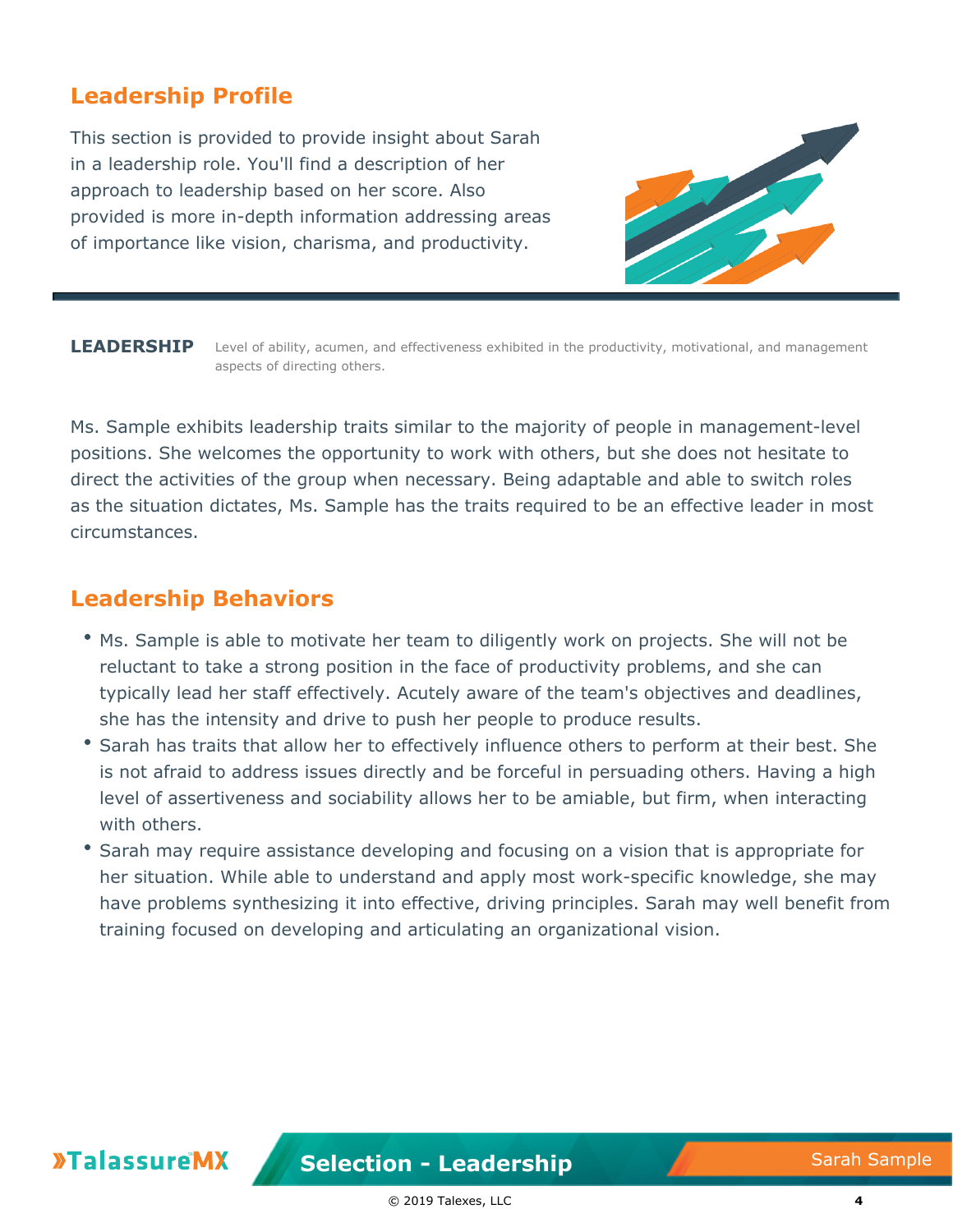## **Interview Questions**

Interview questions are provided when Ms. Sample scores outside the Success Pattern for Generic Sample. These questions are designed to assist you in the interview process. Management Insights are given to provide you with insight into what is required to manage Ms. Sample.





Tendency to strive for control of people and situations and to lead more than follow.

Having scored above the Success Pattern on the Take Charge scale for this position, Ms. Sample may have difficulty adapting to the lower level of control she will be expected to maintain on the job.

#### **INTERVIEW QUESTIONS**

- Has there ever been a time when speaking up about your ideas has gotten you into trouble? What happened as a result, and how did you react?
- Tell me about a situation in which you had to remain silent about a problem even though you believed you had the best solution.
- Describe a time when you forcefully joined a conversation about an important decision. How did you assert yourself?

#### **MANAGEMENT INSIGHTS**

- Sarah may be reluctant to follow the direction of others, as she prefers to act as a leader.
- Ms. Sample is very comfortable being assertive, and she may seem too pushy at times.
- Ms. Sample has a strong desire to be in control, and her forcefulness may discourage others from offering their own input.

## **»TalassureMX**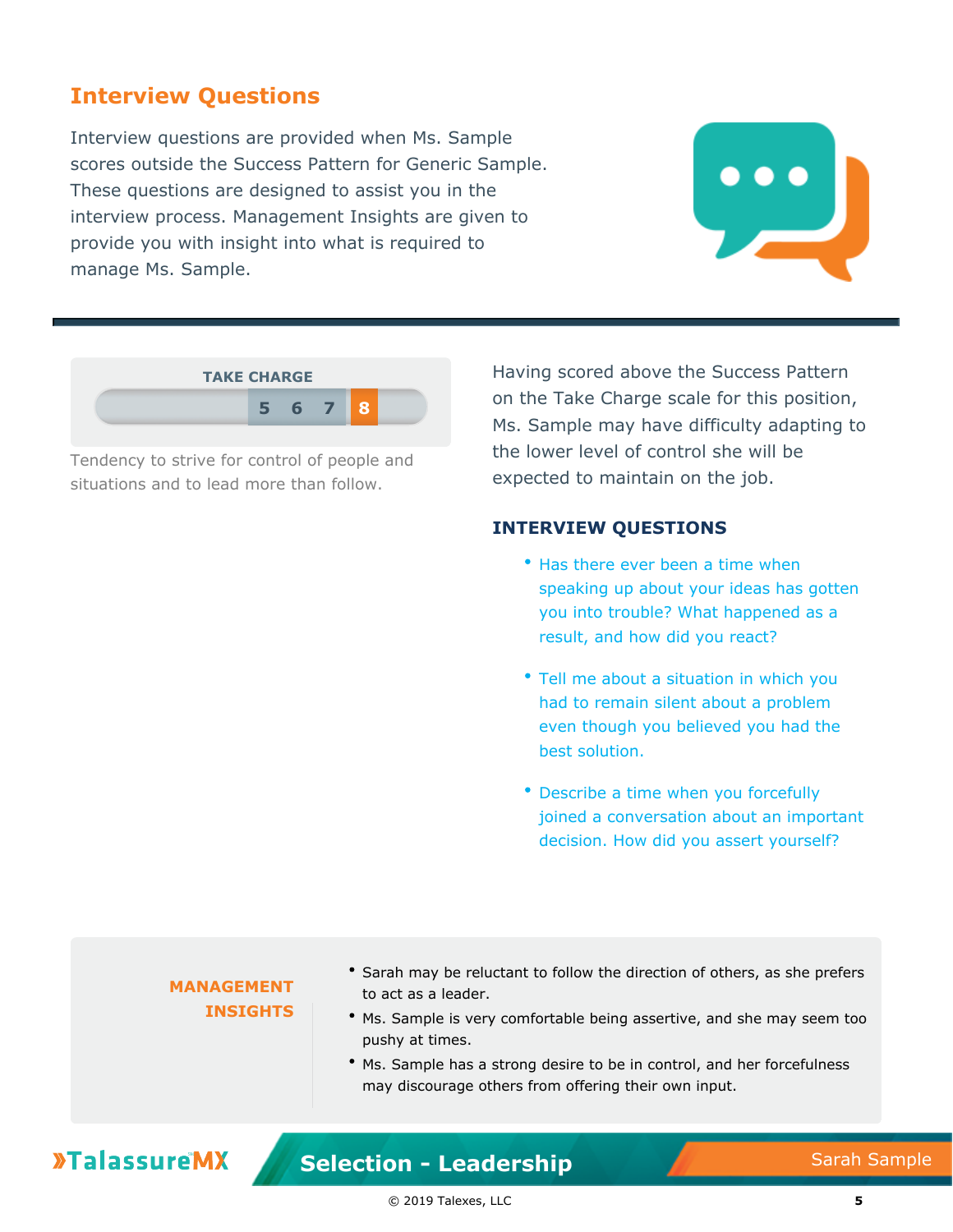| <b>COMPETITIVENESS</b> |   |  |
|------------------------|---|--|
|                        | F |  |

Tendency to work toward goals and to try to exceed others' performance.

Having scored below the Success Pattern on the Competitiveness scale for this position, Ms. Sample may not be willing to advocate her views with the amount of forcefulness needed to thrive in this position.

#### **INTERVIEW QUESTIONS**

- Tell me about a time you withheld your opinion in order to maintain a congenial environment.
- Describe your willingness, if any, to let someone win an argument in order to avoid further conflict.
- Tell me about a time when someone tried to take advantage of you and you stood up for yourself.

| • Ms. Sample consistently tries to avoid conflict and maintain a<br>cooperative environment. | <b>INSIGHTS</b><br>• Ms. Sample prefers not to act against the group, and she may frequently<br>defer to others when decisions are being made. | • In the interest of preserving a harmonious atmosphere, Ms. Sample may<br><b>MANAGEMENT</b><br>readily go along with the opinions of others. |
|----------------------------------------------------------------------------------------------|------------------------------------------------------------------------------------------------------------------------------------------------|-----------------------------------------------------------------------------------------------------------------------------------------------|
|----------------------------------------------------------------------------------------------|------------------------------------------------------------------------------------------------------------------------------------------------|-----------------------------------------------------------------------------------------------------------------------------------------------|

**»TalassureMX** 

**Selection - Leadership** Sarah Sample

© 2019 Talexes, LLC **6**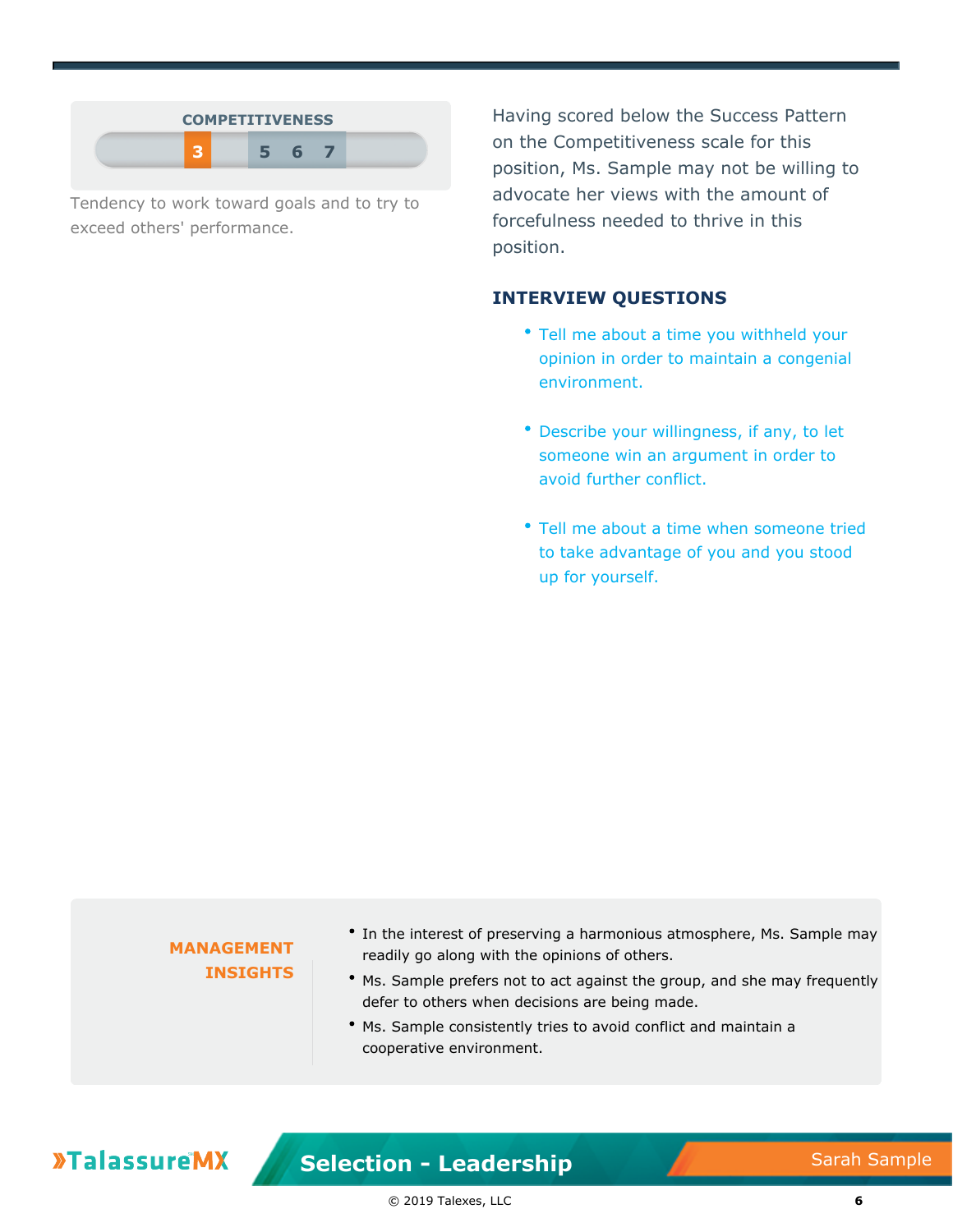| $-6-$ |  | <b>SENSE OF URGENCY</b> |  |  |
|-------|--|-------------------------|--|--|
|       |  |                         |  |  |

Tendency to display stamina and an eagerness for immediate results.

On the Sense of Urgency scale Ms. Sample scored above the Success Pattern for this job. She may find it frustrating to work at the comparatively slower pace set by other successful individuals in the work group.

#### **INTERVIEW QUESTIONS**

- How would you handle a work environment in which you were expected to patiently wait for others to complete tasks before you proceed further?
- Is there generally an upper limit on the number of tasks you can handle at one time? Please elaborate.
- Tell me about a time when your sense of urgency may have been too high for the task at hand.

#### **MANAGEMENT INSIGHTS**

- Sarah may have a tendency to take on too many projects at once.
- Sarah may become frustrated if her colleagues don't share her high sense of urgency.
- Ms. Sample may become impatient if her work pace decreases due to the actions of others.

## **»TalassureMX**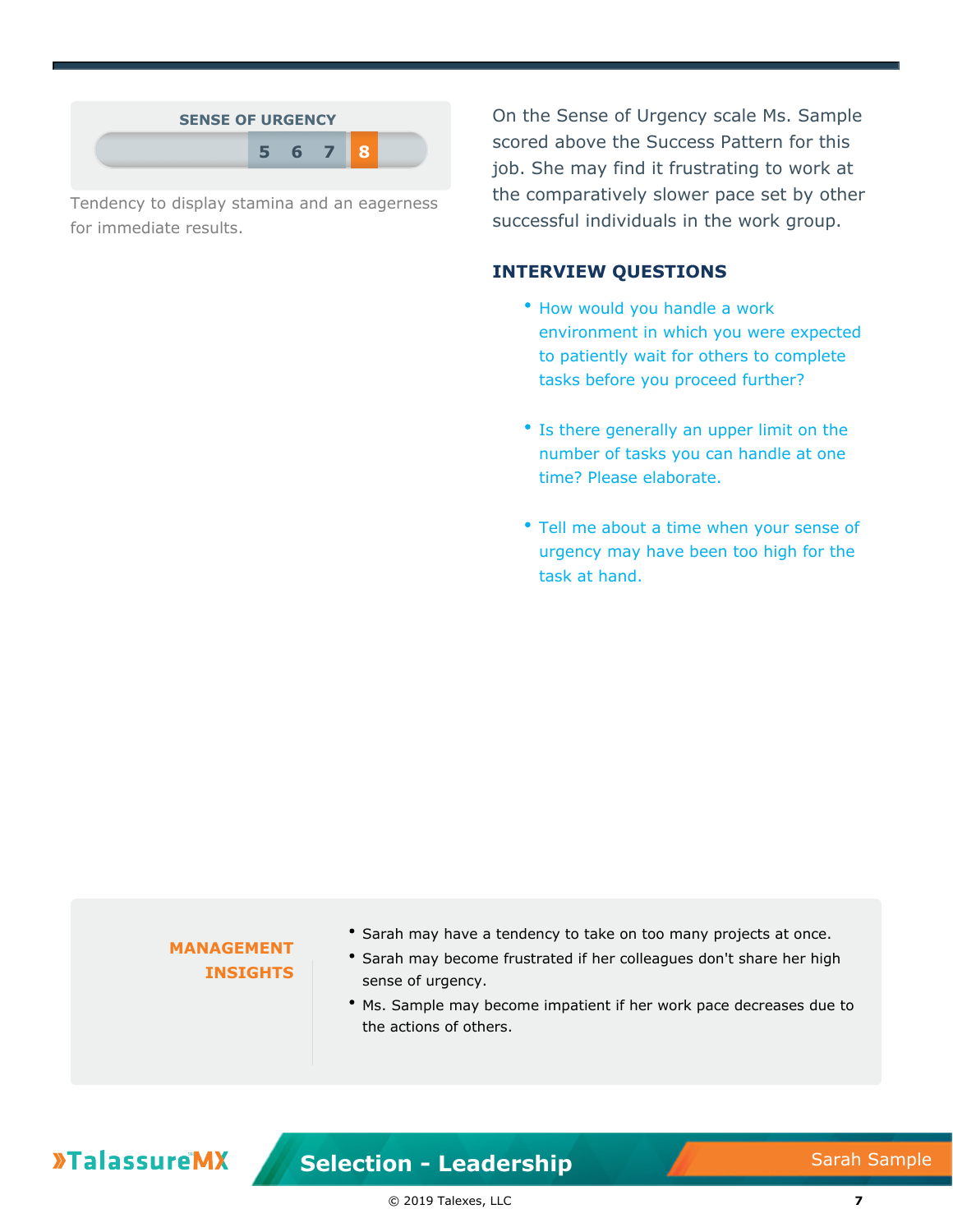|  | <b>REASONING ABILITY</b><br>5 6 7 |
|--|-----------------------------------|

A measure of expected learning, reasoning, and problem solving potential.

Having scored within the Success Pattern of the Reasoning scale for this position, Ms. Sample she should be able to pick up new skills on the job quickly enough to be effective in this role.

#### **INTERVIEW QUESTIONS**

• Tell me about a time when you had to explain something you did not fully understand yourself to a person who understood even less about the issue. Which strategies did you employ?

#### **MANAGEMENT INSIGHTS**

- Sarah will pick up new concepts and information with little outside help.
- Sarah should generally be able to fill in major gaps in instructions using logic and reason.
- Ms. Sample is able to acquire new knowledge through multiple mediums.

## **»TalassureMX**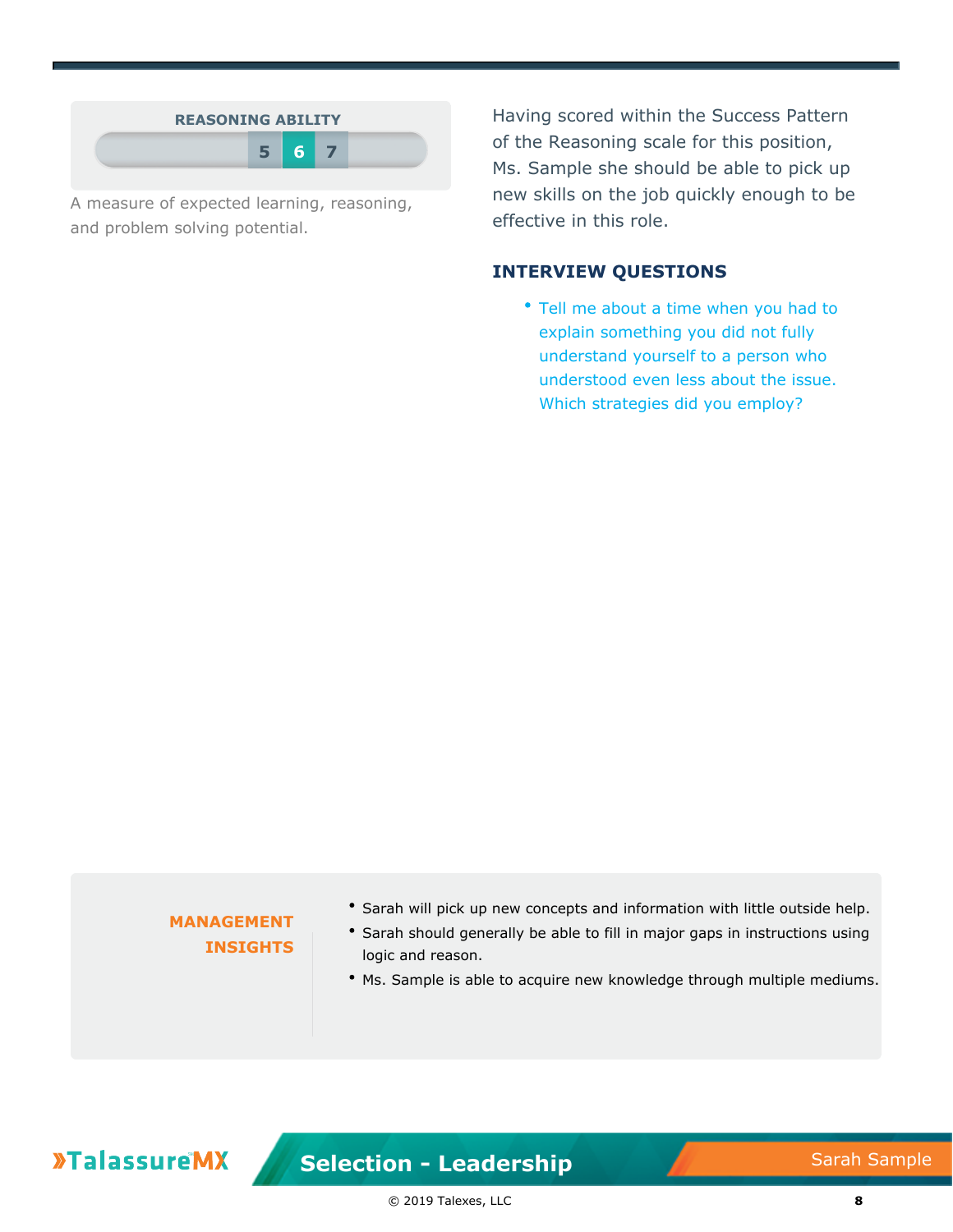

Tendency to have a positive or optimistic outlook regarding people and outcomes.

Ms. Sample scored within the Success Pattern of the Attitude scale for this position. This indicates that she has a tendency to scrutinize individuals who have not proven themselves to be trustworthy.

#### **INTERVIEW QUESTIONS**

What conditions must be met for you to adopt favorable attitudes toward change efforts you are initially skeptical about?

#### **MANAGEMENT INSIGHTS**

- Ms. Sample is often skeptical of the benefits of change, particularly when those changes have far-reaching consequences.
- Sarah often finds it difficult to place confidence in the plans of others.
- Ms. Sample generally views unfamiliar situations in a negative light.

## **»TalassureMX**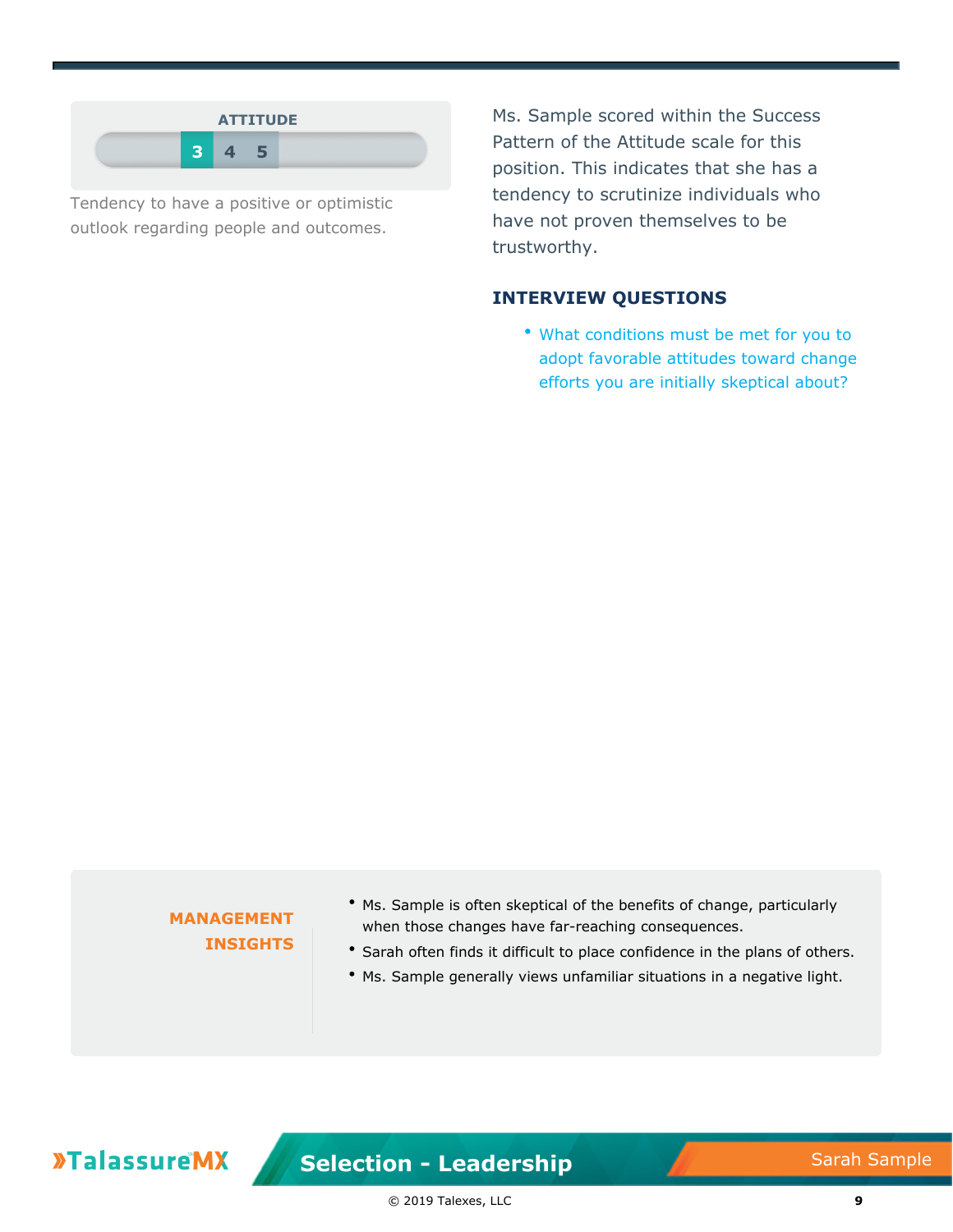| <b>MANAGEABILITY</b> |    |  |  |
|----------------------|----|--|--|
| -51                  | -6 |  |  |

Tendency to follow policies, accept supervision, and work within the rules.

Having scored within the Success Pattern of the Manageability scale for this position, Ms. Sample has a tendency to follow rules and procedures to a reasonable degree. Serious deviations should be relatively rare.

#### **INTERVIEW QUESTIONS**

• How do you determine whether policies or procedures should be questioned, and how do you go about it?

#### **MANAGEMENT INSIGHTS**

- Ms. Sample exhibits an attitude which is typical of most people regarding authority and rules.
- \* Sarah may resent being micromanaged or pressured by those who have more controlling leadership styles.
- Sarah generally follows policies and accepts supervision, but she will also engage in independent action if given the opportunity.

## **»TalassureMX**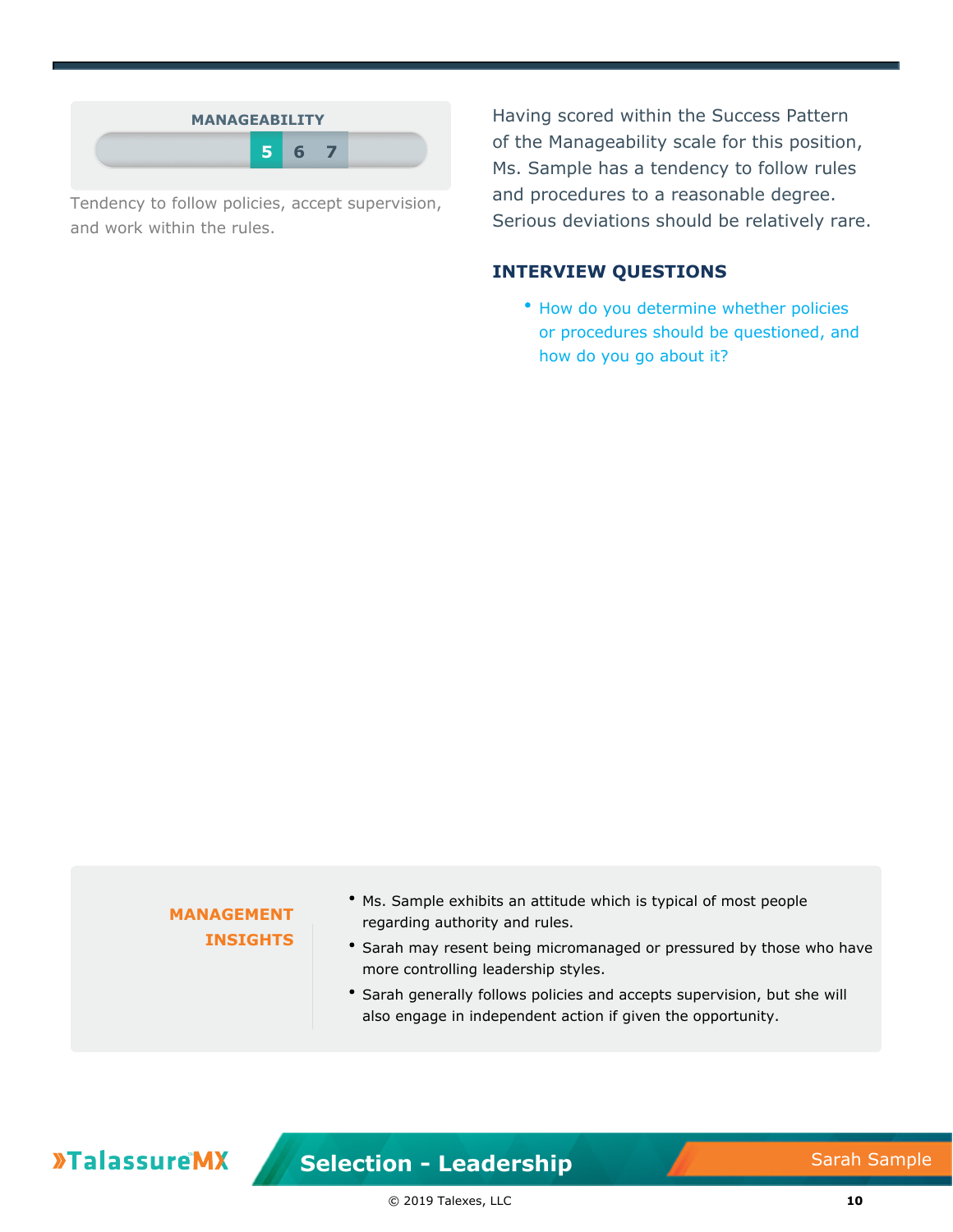

Tendency to be outgoing, people-oriented, and to participate with others.

Ms. Sample has a People Contact score that is within the Success Pattern for this position. She appreciates social interaction, but she can prevent it from becoming a distraction.

#### **INTERVIEW QUESTIONS**

• In your professional life, what determines whether you will be outgoing or more reserved in a given situation?

#### **MANAGEMENT INSIGHTS**

- Ms. Sample may be inclined to promote the benefits of working as a group, if asked.
- Sarah can be fairly outgoing, but she may also be more reserved on some occasions.
- Ms. Sample is moderately sociable, and she tends to maintain open lines of communication with other team members.

## **»TalassureMX**